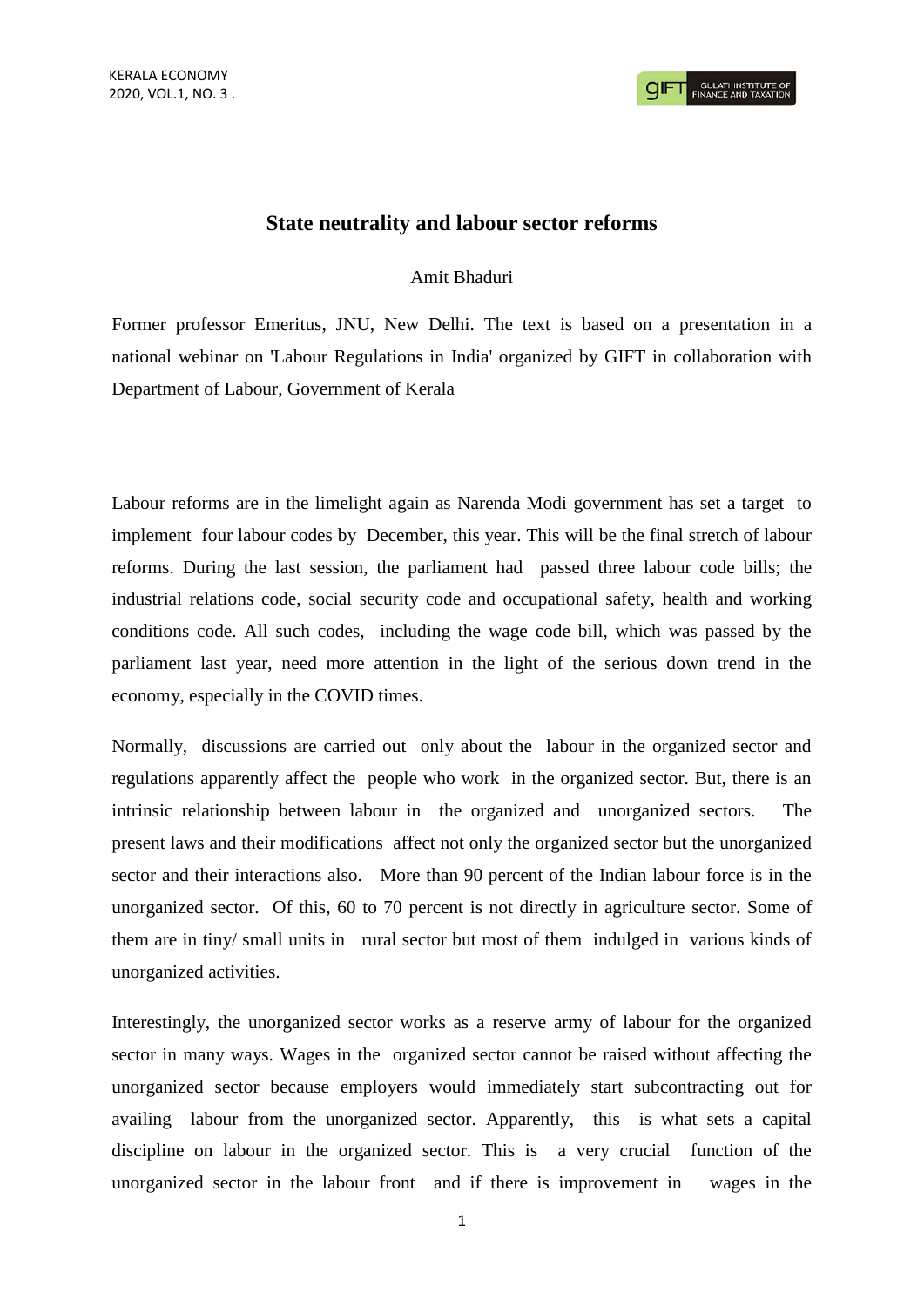KERALA ECONOMY

unorganized sector, in a way it will also strengthen the organized sector. This is mainly because of the organized sector can bargain for higher wages in line with the unorganized sector. Firstly, the unorganized sector is a reserve army of labour but it indirectly disciplines labour in the organized sector. The second thing, normally it is typical of economists, mainly in the American universities, World Bank and IMF to suggest that the state policies can be used to regulate the relationship between the organized and unorganized sectors. This requires a notion of a relatively neutral state, an umpire between labour in the organized and unorganized sectors and capitalists as somebody who dictate the rules and stick to them. Now, this is what has been violated.

In the case of changes in labour law it was always more in favor of capital from the time of Dr. Manmohan Singh onwards. Now, this has totally been gone in favor of the capitalists. That is why there is discussion about longer working hours, change in the hire and fire policy, giving sops to private enterprises, but nothing in favour of labour. Obviously one can state that the state not being neutral but becoming more and more biased against labour. The implication of this is the most severe as one seldom talks about the fact that the state does not care about unemployment. People talk about the use of surplus food grains which is so much in stock, deficit financing to improve the employment situation and to create demand by transferring money to the people. The reason is that the state is more interested in controlling labour in favor of the capitalists rather than changing it in a neutral way so that the capitalist don't control the workers. This clearly indicates the non-neutrality of the state and a state which is hell bent on controlling labour rather than creating more employment.

The unorganized sector and its low wages, vast under employment and its huge reserve of labour, works as a disciplining factor or reserve army for wage bargain in the organized sector. The second point is that the state have been far from neutral and the last set of regulations only show extreme bias in favor of the capitalists and industrialist. This is totally against the realm of labour to strengthen employment either in the organized or in the unorganized sector, but its main purpose is to discipline labour for the sake of capitalists.

Liberalism, liberalization and neo-liberalism are basically mechanism by which the state gives up all its responsibilities of development, growth, employment generation and is handed over to the private business. Based on this ideology governments give more incentives to the private sector including drastic changes in labour laws so that more private investment can be generated. The catch in this is not ideology, but is simple. To improve